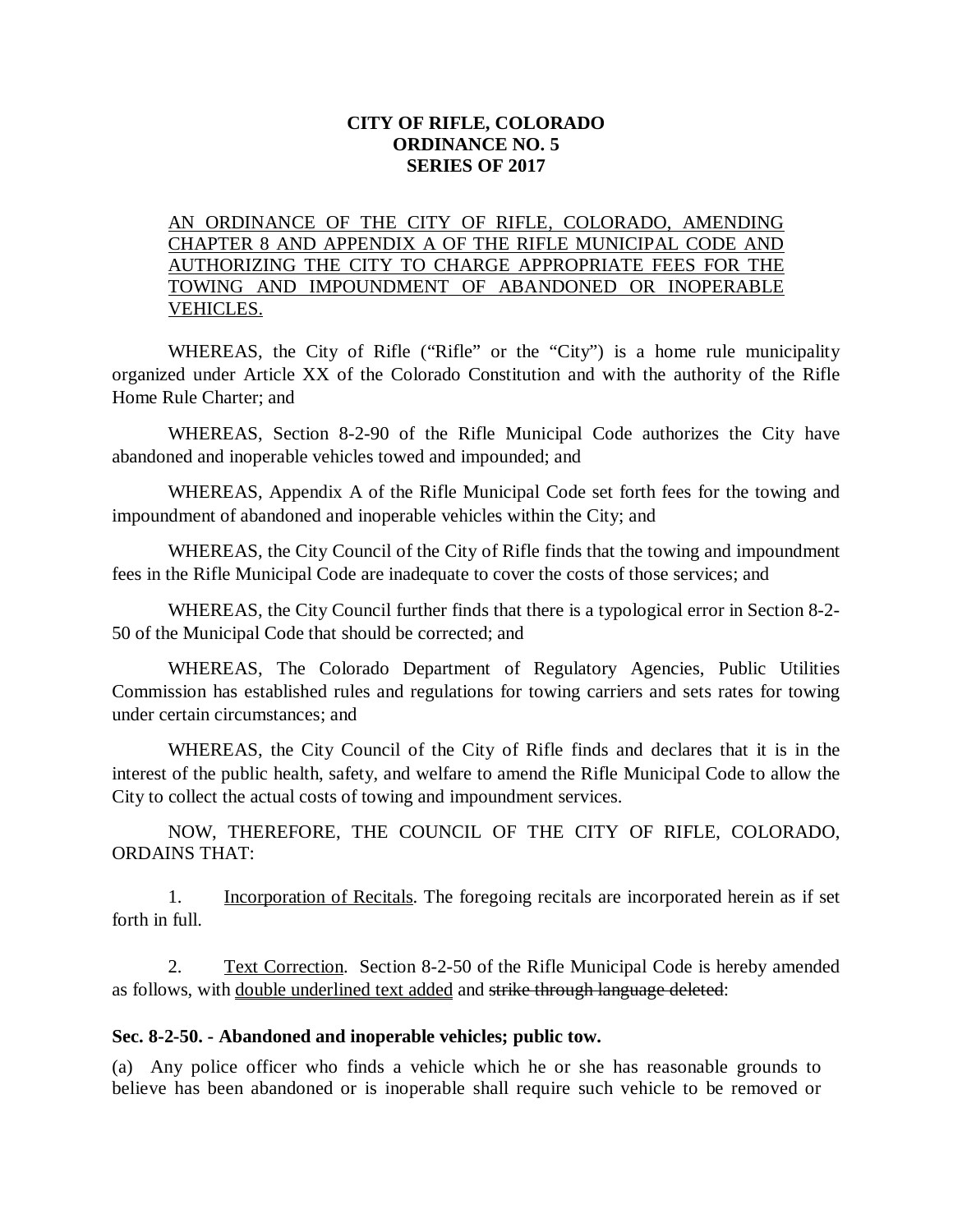City of Rifle, Colorado Ordinance No. 5, Series of 2017 Page 2 of 3

cause the same to be removed and placed in storage in any impound lot designed designated or maintained by the Police Department. The Police Department may perform a public tow from public property or private property; provided, however, that a public tow may only be performed on private property at the request of the owner or lessee of the private property or of the owner or lessee's agent authorized in writing. As a condition of a public tow from private property, the owner, lessee or agent shall execute an indemnity and hold harmless agreement approved by the City Attorney indemnifying and holding the City harmless against all claims and liability that may arise from such public tow. In addition, the owner, lessee or agent shall pay the actual costs of towing and processing at the time of the tow pursuant to Section 8-2-90 below.

\*\*\*\*

3. Fee Authorization. Section 8-2-90 of the Rifle Municipal Code is hereby amended as follows, with double underlined text added and strike through language deleted:

#### **Sec. 8-2-90. - Impoundment fees.**

An owner or lessee, or his or her agent authorized in writing, requesting that the Police Department perform a public tow pursuant to Section 8-2-50 above shall pay the actual costs of towing and processing at the time of the tow. Said owner, lessee or authorized agent shall be reimbursed for those costs if the Police Department recovers such costs from the owner of the vehicle. No vehicle towed, stored or impounded at the request of the Police Department as provided in this Article shall be released until the charge for towing or otherwise removing such vehicle, together with the charge for storage for the same, as established by the Police Department hereinafter set forth, has been paid. The charge of towing an abandoned or inoperable vehicle which weighs less than ten thousand (10,000) pounds shall not exceed the amount set forth in Appendix A to this Code or such greater amount as may be allowed by statute. The charge for the storage of an abandoned or inoperable vehicle which weighs less than ten thousand (10,000) pounds shall not exceed the rate set forth in Appendix A to this Code or such greater amount as may be allowed by statute, for a maximum of sixty (60) days.

4. Appendix Amendment. Appendix A of the Rifle Municipal Code is hereby amended as follows, with strike through language deleted:

| <del>Chapter 8</del> |                                                                     |                       |
|----------------------|---------------------------------------------------------------------|-----------------------|
|                      |                                                                     |                       |
| $8 - 2 - 90$         | Abandoned, inoperable vehicle (less than 10,000 pounds) towing fee  | \$50.00               |
|                      |                                                                     |                       |
|                      | Abandoned, inoperable vehicle (less than 10,000 pounds) storage fee | <del>\$4.00/day</del> |
|                      |                                                                     |                       |